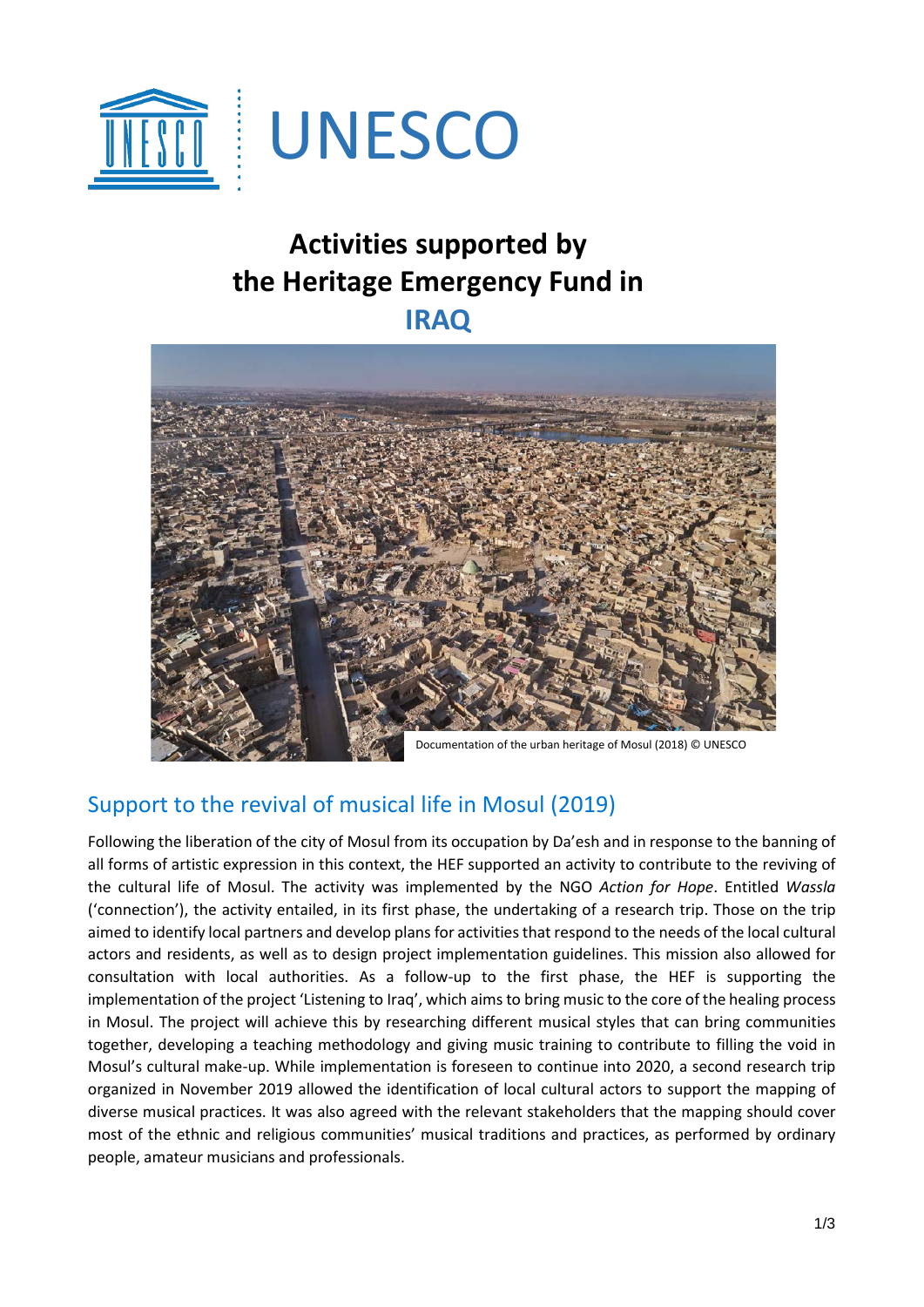## International Conference on "Revive the Spirit of Mosul" (2018)

UNESCO and Iraq co-organized the first international meeting on the "Revive the Spirit of Mosul" initiative on Monday, 10 September 2018, at the Organization's Headquarters in Paris. The Director-General opened the day with the Secretary-General of the Council of Ministers of Iraq, H.E. Mahdi Al-Alaq, in the presence of ministers, political figures, representatives of religious authorities, international experts, members of civil society and UNESCO partners. With the support of the Heritage Emergency Fund, the conference was organized with the objective to mobilize the international community for the reconstruction and recovery of Mosul, to take stock of the current situation on the ground, to announce the creation of the Mosul Revival Trust Fund, and to present a list of major projects that will contribute to the rehabilitation of Mosul's heritage sites. A number of countries and intergovernmental organizations committed to providing financial contributions, technical support, knowledge sharing, project staffing and educational materials.

### Side event on the "Revive the Spirit of Mosul" initiative at the 42nd session of the World Heritage Committee (2018)

In order to raise awareness of the international community on the destruction on Mosul and gather support of the members of the World Heritage Committee for the UNESCO initiative "Revive the Spirit of Mosul", a side event was organized at the 42nd session of the World Heritage Committee held in Manama, Bahrain, on 30 June 2018. With the support of the Heritage Emergency Fund, a renowned Iraqi heritage expert provided a technical and scientific analysis of the situation on the ground, including recommendations for actions to be undertaken for recovery. Moreover, the Heritage Emergency Fund made possible the development of a video presenting an overview of damage in the city of Mosul, based on the drone imagery of the Old City of Mosul collected by the French start-up Iconem.

#### Documentation of the urban heritage of Mosul (2018)

In the framework of UNESCO's flagship initiative for the recovery and reconstruction of the City of Mosul, Iraq, through culture and education, "Reviving the Spirit of Mosul", the Heritage Emergency Fund supported the detailed documentation of the urban heritage of the city, through an overall survey of the historic urban fabric and urban heritage, including of religious interest, undertaken by the French start-up Iconem from 14 June to 7 July 2018, to complete a previous assessment of February 2018. In addition to the precise aerial survey of the Old City of Mosul, the scientific documentation and subsequent data analysis and processing led to the development of precise Global Positioning System (GPS) measurements of the city as well as the digitization, including in 3D, of several of its landmark monuments, including the Museum of Mosul, the Church of Al Tahira, Qattanin Mosque, the Imam Awnildden shrine and the Sheik Al-Shat shrine.

## Training on "Counter Antiquities Trafficking in the Mashreq" (2018)

To counter the phenomenon of illicit trafficking of antiquities and to protect cultural heritage, UNESCO organized the training workshop "Countering Antiquities Trafficking in the Mashreq – A training programme for specialists working to deter cultural property theft and the illicit trafficking of antiquities", from 16 to 20 April 2018, in Beirut (Lebanon). With the support of the Heritage Emergency Fund, the programme aimed at providing governmental authorities, art professionals, academics and decision-makers who work in fragile countries affected by cultural property theft and illicit trafficking of antiquities, with professional skills to counter such phenomena. 31 professionals from Iraq, Jordan, Lebanon, Syrian Arab Republic and Turkey, including 11 women, benefitted from the training. The 5-day training, animated by experts from the International Institute for the Unification of Private Law (UNIDROIT), INTERPOL, the International Council Of Museums (ICOM), the United Nations Office on Drugs and Crime (UNODC) as well as the Association for